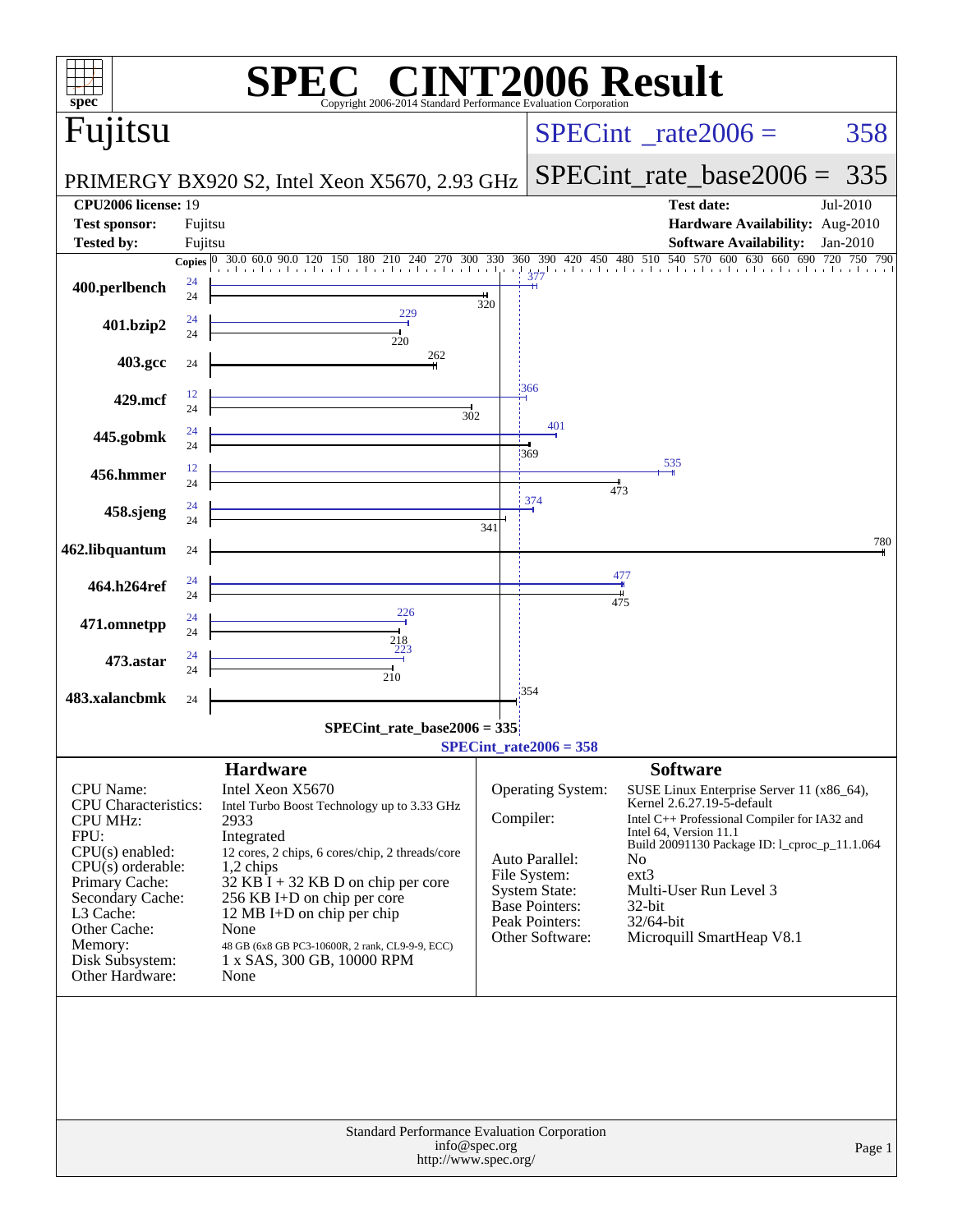

# **[SPEC CINT2006 Result](http://www.spec.org/auto/cpu2006/Docs/result-fields.html#SPECCINT2006Result)**

# Fujitsu

## SPECint rate $2006 = 358$

PRIMERGY BX920 S2, Intel Xeon X5670, 2.93 GHz

[SPECint\\_rate\\_base2006 =](http://www.spec.org/auto/cpu2006/Docs/result-fields.html#SPECintratebase2006) 335

**[CPU2006 license:](http://www.spec.org/auto/cpu2006/Docs/result-fields.html#CPU2006license)** 19 **[Test date:](http://www.spec.org/auto/cpu2006/Docs/result-fields.html#Testdate)** Jul-2010 **[Test sponsor:](http://www.spec.org/auto/cpu2006/Docs/result-fields.html#Testsponsor)** Fujitsu **[Hardware Availability:](http://www.spec.org/auto/cpu2006/Docs/result-fields.html#HardwareAvailability)** Aug-2010 **[Tested by:](http://www.spec.org/auto/cpu2006/Docs/result-fields.html#Testedby)** Fujitsu **[Software Availability:](http://www.spec.org/auto/cpu2006/Docs/result-fields.html#SoftwareAvailability)** Jan-2010

#### **[Results Table](http://www.spec.org/auto/cpu2006/Docs/result-fields.html#ResultsTable)**

|                    | <b>Base</b>                                                                                              |                |       |                |            |                |            |               | <b>Peak</b>    |              |                |              |                |              |  |
|--------------------|----------------------------------------------------------------------------------------------------------|----------------|-------|----------------|------------|----------------|------------|---------------|----------------|--------------|----------------|--------------|----------------|--------------|--|
| <b>Benchmark</b>   | <b>Copies</b>                                                                                            | <b>Seconds</b> | Ratio | <b>Seconds</b> | Ratio      | <b>Seconds</b> | Ratio      | <b>Copies</b> | <b>Seconds</b> | <b>Ratio</b> | <b>Seconds</b> | <b>Ratio</b> | <b>Seconds</b> | <b>Ratio</b> |  |
| 400.perlbench      | 24                                                                                                       | 734            | 320   | 741            | 316        | 732            | 321        | 24            | 621            | 377          | 620            | 378          | 628            | 373          |  |
| 401.bzip2          | 24                                                                                                       | 1056           | 219   | 1053           | 220        | 1052           | 220        | 24            | 1012           | 229          | 1011           | 229          | 1011           | 229          |  |
| $403.\mathrm{gcc}$ | 24                                                                                                       | 737            | 262   | 737            | 262        | 749            | 258        | 24            | 737            | 262          | 737            | 262          | 749            | 258          |  |
| $429$ .mcf         | 24                                                                                                       | 727            | 301   | 723            | 303        | 725            | 302        | 12            | 299            | 366          | 299            | 366          | 300            | 365          |  |
| $445$ .gobmk       | 24                                                                                                       | 682            | 369   | 679            | 371        | 684            | 368        | 24            | 628            | 401          | 628            | 401          | 630            | 400          |  |
| 456.hmmer          | 24                                                                                                       | 473            | 473   | 475            | 472        | 472            | 474        | 12            | 209            | 536          | 216            | 519          | 209            | 535          |  |
| $458$ .sjeng       | 24                                                                                                       | 851            | 341   | 850            | 341        | 850            | 342        | 24            | 776            | 374          | 776            | 374          | 778            | 373          |  |
| 462.libquantum     | 24                                                                                                       | 639            | 778   | 638            | <b>780</b> | 637            | <b>780</b> | 24            | 639            | 778          | 638            | 780          | 637            | 780          |  |
| 464.h264ref        | 24                                                                                                       | 1112           | 478   | 1119           | 475        | 1118           | 475        | 24            | 1117           | 476          | 1114           | 477          | 1109           | 479          |  |
| 471.omnetpp        | 24                                                                                                       | 687            | 218   | 687            | <b>218</b> | 686            | 219        | 24            | 664            | 226          | 663            | 226          | 663            | 226          |  |
| 473.astar          | 24                                                                                                       | 796            | 212   | 801            | <b>210</b> | 802            | 210        | 24            | 754            | 223          | 754            | 223          | 754            | 223          |  |
| 483.xalancbmk      | 24                                                                                                       | 468            | 354   | 467            | 354        | 468            | 354        | 24            | 468            | 354          | 467            | 354          | 468            | 354          |  |
|                    | Results appear in the order in which they were run. Bold underlined text indicates a median measurement. |                |       |                |            |                |            |               |                |              |                |              |                |              |  |

#### **[Submit Notes](http://www.spec.org/auto/cpu2006/Docs/result-fields.html#SubmitNotes)**

The config file option 'submit' was used. numactl was used to bind copies to the cores

## **[Operating System Notes](http://www.spec.org/auto/cpu2006/Docs/result-fields.html#OperatingSystemNotes)**

'ulimit -s unlimited' was used to set the stacksize to unlimited prior to run

## **[Platform Notes](http://www.spec.org/auto/cpu2006/Docs/result-fields.html#PlatformNotes)**

 BIOS configuration: Data Reuse Optimization = Disable Performance/Power Setting = Traditional

## **[General Notes](http://www.spec.org/auto/cpu2006/Docs/result-fields.html#GeneralNotes)**

 For information about Fujitsu please visit: <http://www.fujitsu.com> Binaries were compiled on SLES 10 with Binutils 2.18.50.0.7.20080502

## **[Base Compiler Invocation](http://www.spec.org/auto/cpu2006/Docs/result-fields.html#BaseCompilerInvocation)**

[C benchmarks](http://www.spec.org/auto/cpu2006/Docs/result-fields.html#Cbenchmarks): [icc -m32](http://www.spec.org/cpu2006/results/res2010q3/cpu2006-20100716-12449.flags.html#user_CCbase_intel_icc_32bit_5ff4a39e364c98233615fdd38438c6f2)

Continued on next page

Standard Performance Evaluation Corporation [info@spec.org](mailto:info@spec.org) <http://www.spec.org/>

Page 2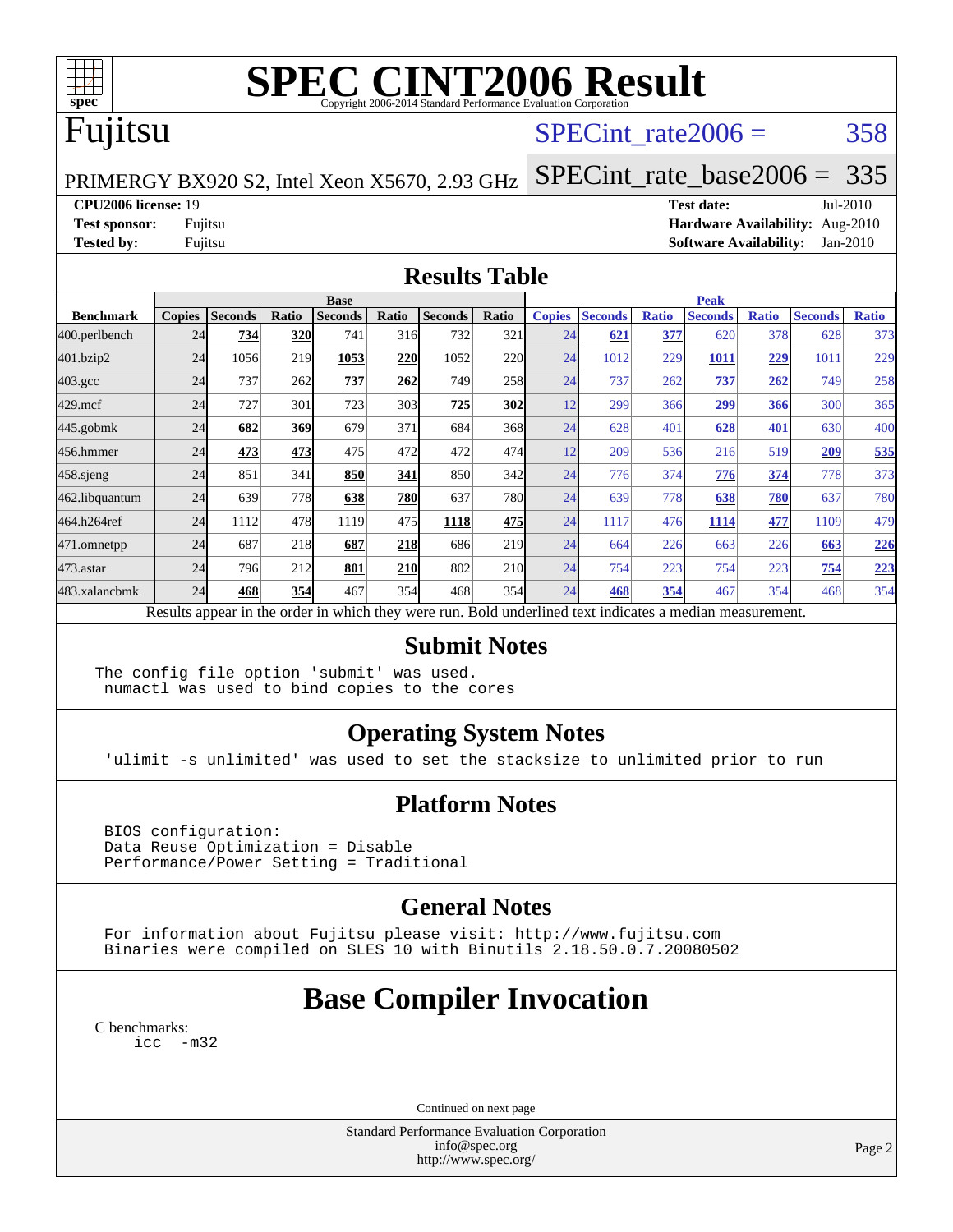| <b>SPEC CINT2006 Result</b><br>${\rm spec^{\circ}}$<br>Copyright 2006-2014 Standard Performance Evaluation Corporation                                                                                                                                                        |                                                                                                                 |  |  |  |  |  |  |
|-------------------------------------------------------------------------------------------------------------------------------------------------------------------------------------------------------------------------------------------------------------------------------|-----------------------------------------------------------------------------------------------------------------|--|--|--|--|--|--|
| Fujitsu                                                                                                                                                                                                                                                                       | 358<br>$SPECint rate 2006 =$                                                                                    |  |  |  |  |  |  |
| PRIMERGY BX920 S2, Intel Xeon X5670, 2.93 GHz                                                                                                                                                                                                                                 | $SPECint_rate_base2006 = 335$                                                                                   |  |  |  |  |  |  |
| <b>CPU2006 license: 19</b><br><b>Test sponsor:</b><br>Fujitsu<br><b>Tested by:</b><br>Fujitsu                                                                                                                                                                                 | <b>Test date:</b><br>Jul-2010<br>Hardware Availability: Aug-2010<br><b>Software Availability:</b><br>$Jan-2010$ |  |  |  |  |  |  |
| <b>Base Compiler Invocation (Continued)</b><br>$C_{++}$ benchmarks:<br>icpc -m32                                                                                                                                                                                              |                                                                                                                 |  |  |  |  |  |  |
| <b>Base Portability Flags</b><br>400.perlbench: -DSPEC CPU LINUX IA32<br>462.libquantum: -DSPEC_CPU_LINUX<br>483.xalancbmk: -DSPEC_CPU_LINUX                                                                                                                                  |                                                                                                                 |  |  |  |  |  |  |
| <b>Base Optimization Flags</b><br>C benchmarks:<br>-xSSE4.2 -ipo -03 -no-prec-div -static -opt-prefetch<br>$C_{++}$ benchmarks:<br>-xSSE4.2 -ipo -03 -no-prec-div -opt-prefetch -Wl,-z, muldefs<br>-L/home/cmplr/usr3/alrahate/cpu2006.1.1.ic11.1/libic11.1-32bit -lsmartheap |                                                                                                                 |  |  |  |  |  |  |
| <b>Base Other Flags</b><br>C benchmarks:                                                                                                                                                                                                                                      |                                                                                                                 |  |  |  |  |  |  |
| 403.gcc: -Dalloca=_alloca                                                                                                                                                                                                                                                     |                                                                                                                 |  |  |  |  |  |  |
| <b>Peak Compiler Invocation</b><br>C benchmarks (except as noted below):<br>icc<br>$-m32$<br>401.bzip2: icc -m64<br>456.hmmer: icc -m64<br>458.sjeng: icc -m64<br>C++ benchmarks (except as noted below):<br>icpc -m32<br>473.astar: icpc -m64                                |                                                                                                                 |  |  |  |  |  |  |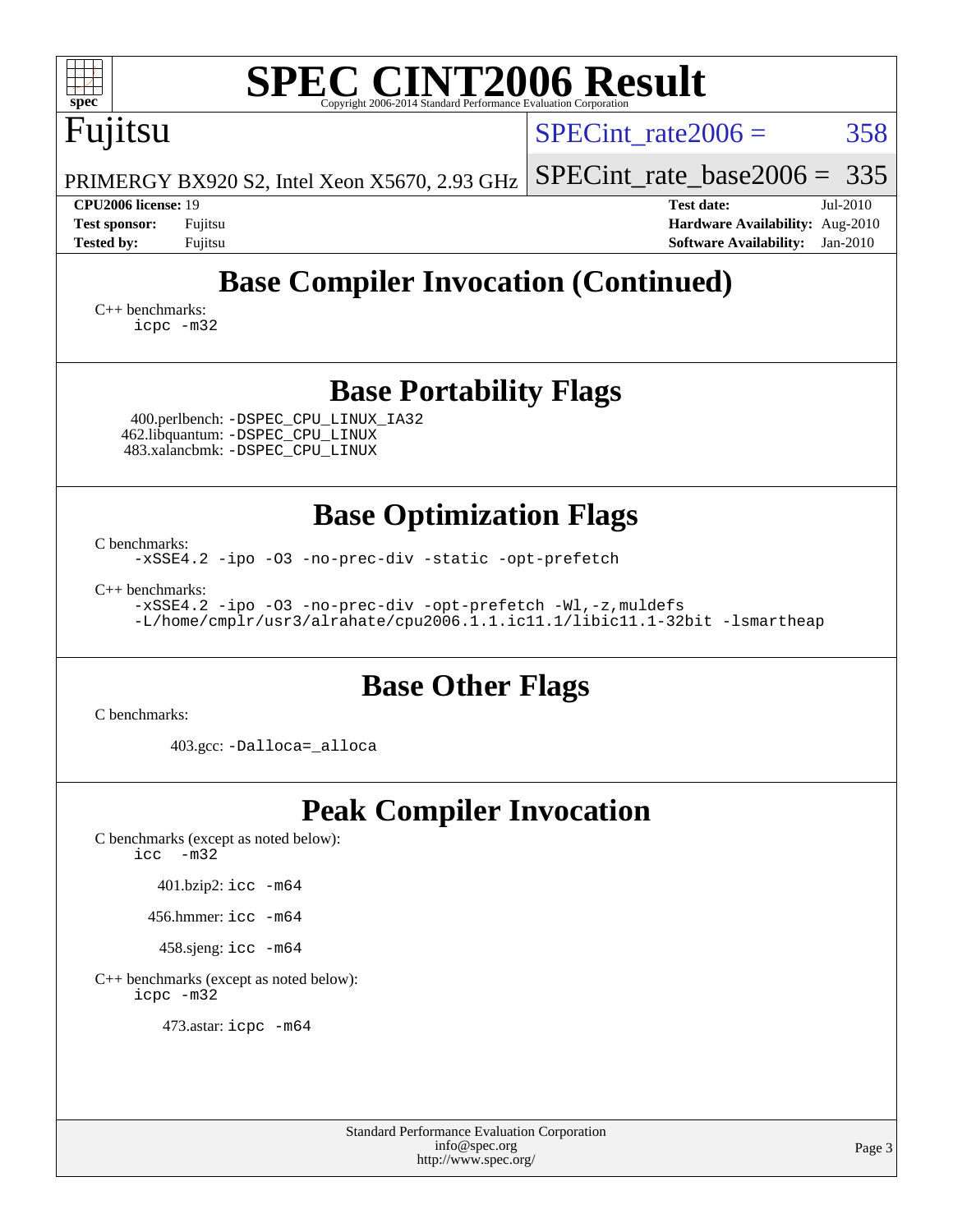

# **[SPEC CINT2006 Result](http://www.spec.org/auto/cpu2006/Docs/result-fields.html#SPECCINT2006Result)**

## Fujitsu

SPECint rate $2006 = 358$ 

[SPECint\\_rate\\_base2006 =](http://www.spec.org/auto/cpu2006/Docs/result-fields.html#SPECintratebase2006)  $335$ 

PRIMERGY BX920 S2, Intel Xeon X5670, 2.93 GHz

**[CPU2006 license:](http://www.spec.org/auto/cpu2006/Docs/result-fields.html#CPU2006license)** 19 **[Test date:](http://www.spec.org/auto/cpu2006/Docs/result-fields.html#Testdate)** Jul-2010 **[Test sponsor:](http://www.spec.org/auto/cpu2006/Docs/result-fields.html#Testsponsor)** Fujitsu **[Hardware Availability:](http://www.spec.org/auto/cpu2006/Docs/result-fields.html#HardwareAvailability)** Aug-2010 **[Tested by:](http://www.spec.org/auto/cpu2006/Docs/result-fields.html#Testedby)** Fujitsu **[Software Availability:](http://www.spec.org/auto/cpu2006/Docs/result-fields.html#SoftwareAvailability)** Jan-2010

## **[Peak Portability Flags](http://www.spec.org/auto/cpu2006/Docs/result-fields.html#PeakPortabilityFlags)**

 400.perlbench: [-DSPEC\\_CPU\\_LINUX\\_IA32](http://www.spec.org/cpu2006/results/res2010q3/cpu2006-20100716-12449.flags.html#b400.perlbench_peakCPORTABILITY_DSPEC_CPU_LINUX_IA32) 401.bzip2: [-DSPEC\\_CPU\\_LP64](http://www.spec.org/cpu2006/results/res2010q3/cpu2006-20100716-12449.flags.html#suite_peakCPORTABILITY401_bzip2_DSPEC_CPU_LP64) 456.hmmer: [-DSPEC\\_CPU\\_LP64](http://www.spec.org/cpu2006/results/res2010q3/cpu2006-20100716-12449.flags.html#suite_peakCPORTABILITY456_hmmer_DSPEC_CPU_LP64) 458.sjeng: [-DSPEC\\_CPU\\_LP64](http://www.spec.org/cpu2006/results/res2010q3/cpu2006-20100716-12449.flags.html#suite_peakCPORTABILITY458_sjeng_DSPEC_CPU_LP64) 462.libquantum: [-DSPEC\\_CPU\\_LINUX](http://www.spec.org/cpu2006/results/res2010q3/cpu2006-20100716-12449.flags.html#b462.libquantum_peakCPORTABILITY_DSPEC_CPU_LINUX) 473.astar: [-DSPEC\\_CPU\\_LP64](http://www.spec.org/cpu2006/results/res2010q3/cpu2006-20100716-12449.flags.html#suite_peakCXXPORTABILITY473_astar_DSPEC_CPU_LP64) 483.xalancbmk: [-DSPEC\\_CPU\\_LINUX](http://www.spec.org/cpu2006/results/res2010q3/cpu2006-20100716-12449.flags.html#b483.xalancbmk_peakCXXPORTABILITY_DSPEC_CPU_LINUX)

## **[Peak Optimization Flags](http://www.spec.org/auto/cpu2006/Docs/result-fields.html#PeakOptimizationFlags)**

[C benchmarks](http://www.spec.org/auto/cpu2006/Docs/result-fields.html#Cbenchmarks):

Standard Performance Evaluation Corporation [info@spec.org](mailto:info@spec.org) Page 4 400.perlbench: [-xSSE4.2](http://www.spec.org/cpu2006/results/res2010q3/cpu2006-20100716-12449.flags.html#user_peakPASS2_CFLAGSPASS2_LDCFLAGS400_perlbench_f-xSSE42_f91528193cf0b216347adb8b939d4107)(pass 2) [-prof-gen](http://www.spec.org/cpu2006/results/res2010q3/cpu2006-20100716-12449.flags.html#user_peakPASS1_CFLAGSPASS1_LDCFLAGS400_perlbench_prof_gen_e43856698f6ca7b7e442dfd80e94a8fc)(pass 1) [-ipo](http://www.spec.org/cpu2006/results/res2010q3/cpu2006-20100716-12449.flags.html#user_peakPASS2_CFLAGSPASS2_LDCFLAGS400_perlbench_f-ipo)(pass 2) [-O3](http://www.spec.org/cpu2006/results/res2010q3/cpu2006-20100716-12449.flags.html#user_peakPASS2_CFLAGSPASS2_LDCFLAGS400_perlbench_f-O3)(pass 2) [-no-prec-div](http://www.spec.org/cpu2006/results/res2010q3/cpu2006-20100716-12449.flags.html#user_peakPASS2_CFLAGSPASS2_LDCFLAGS400_perlbench_f-no-prec-div)(pass 2) [-static](http://www.spec.org/cpu2006/results/res2010q3/cpu2006-20100716-12449.flags.html#user_peakPASS2_CFLAGSPASS2_LDCFLAGS400_perlbench_f-static)(pass 2) [-prof-use](http://www.spec.org/cpu2006/results/res2010q3/cpu2006-20100716-12449.flags.html#user_peakPASS2_CFLAGSPASS2_LDCFLAGS400_perlbench_prof_use_bccf7792157ff70d64e32fe3e1250b55)(pass 2) [-ansi-alias](http://www.spec.org/cpu2006/results/res2010q3/cpu2006-20100716-12449.flags.html#user_peakCOPTIMIZE400_perlbench_f-ansi-alias) 401.bzip2: [-xSSE4.2](http://www.spec.org/cpu2006/results/res2010q3/cpu2006-20100716-12449.flags.html#user_peakPASS2_CFLAGSPASS2_LDCFLAGS401_bzip2_f-xSSE42_f91528193cf0b216347adb8b939d4107)(pass 2) [-prof-gen](http://www.spec.org/cpu2006/results/res2010q3/cpu2006-20100716-12449.flags.html#user_peakPASS1_CFLAGSPASS1_LDCFLAGS401_bzip2_prof_gen_e43856698f6ca7b7e442dfd80e94a8fc)(pass 1) [-ipo](http://www.spec.org/cpu2006/results/res2010q3/cpu2006-20100716-12449.flags.html#user_peakPASS2_CFLAGSPASS2_LDCFLAGS401_bzip2_f-ipo)(pass 2) [-O3](http://www.spec.org/cpu2006/results/res2010q3/cpu2006-20100716-12449.flags.html#user_peakPASS2_CFLAGSPASS2_LDCFLAGS401_bzip2_f-O3)(pass 2) [-no-prec-div](http://www.spec.org/cpu2006/results/res2010q3/cpu2006-20100716-12449.flags.html#user_peakPASS2_CFLAGSPASS2_LDCFLAGS401_bzip2_f-no-prec-div)(pass 2) [-static](http://www.spec.org/cpu2006/results/res2010q3/cpu2006-20100716-12449.flags.html#user_peakPASS2_CFLAGSPASS2_LDCFLAGS401_bzip2_f-static)(pass 2) [-prof-use](http://www.spec.org/cpu2006/results/res2010q3/cpu2006-20100716-12449.flags.html#user_peakPASS2_CFLAGSPASS2_LDCFLAGS401_bzip2_prof_use_bccf7792157ff70d64e32fe3e1250b55)(pass 2) [-opt-prefetch](http://www.spec.org/cpu2006/results/res2010q3/cpu2006-20100716-12449.flags.html#user_peakCOPTIMIZE401_bzip2_f-opt-prefetch) [-ansi-alias](http://www.spec.org/cpu2006/results/res2010q3/cpu2006-20100716-12449.flags.html#user_peakCOPTIMIZE401_bzip2_f-ansi-alias) [-auto-ilp32](http://www.spec.org/cpu2006/results/res2010q3/cpu2006-20100716-12449.flags.html#user_peakCOPTIMIZE401_bzip2_f-auto-ilp32)  $403.\text{gcc: basepeak}$  = yes 429.mcf: [-xSSE4.2](http://www.spec.org/cpu2006/results/res2010q3/cpu2006-20100716-12449.flags.html#user_peakCOPTIMIZE429_mcf_f-xSSE42_f91528193cf0b216347adb8b939d4107) [-ipo](http://www.spec.org/cpu2006/results/res2010q3/cpu2006-20100716-12449.flags.html#user_peakCOPTIMIZE429_mcf_f-ipo) [-O3](http://www.spec.org/cpu2006/results/res2010q3/cpu2006-20100716-12449.flags.html#user_peakCOPTIMIZE429_mcf_f-O3) [-no-prec-div](http://www.spec.org/cpu2006/results/res2010q3/cpu2006-20100716-12449.flags.html#user_peakCOPTIMIZE429_mcf_f-no-prec-div) [-static](http://www.spec.org/cpu2006/results/res2010q3/cpu2006-20100716-12449.flags.html#user_peakCOPTIMIZE429_mcf_f-static) [-opt-prefetch](http://www.spec.org/cpu2006/results/res2010q3/cpu2006-20100716-12449.flags.html#user_peakCOPTIMIZE429_mcf_f-opt-prefetch) 445.gobmk: [-xSSE4.2](http://www.spec.org/cpu2006/results/res2010q3/cpu2006-20100716-12449.flags.html#user_peakPASS2_CFLAGSPASS2_LDCFLAGS445_gobmk_f-xSSE42_f91528193cf0b216347adb8b939d4107)(pass 2) [-prof-gen](http://www.spec.org/cpu2006/results/res2010q3/cpu2006-20100716-12449.flags.html#user_peakPASS1_CFLAGSPASS1_LDCFLAGS445_gobmk_prof_gen_e43856698f6ca7b7e442dfd80e94a8fc)(pass 1) [-prof-use](http://www.spec.org/cpu2006/results/res2010q3/cpu2006-20100716-12449.flags.html#user_peakPASS2_CFLAGSPASS2_LDCFLAGS445_gobmk_prof_use_bccf7792157ff70d64e32fe3e1250b55)(pass 2) [-O2](http://www.spec.org/cpu2006/results/res2010q3/cpu2006-20100716-12449.flags.html#user_peakCOPTIMIZE445_gobmk_f-O2) [-ipo](http://www.spec.org/cpu2006/results/res2010q3/cpu2006-20100716-12449.flags.html#user_peakCOPTIMIZE445_gobmk_f-ipo) [-no-prec-div](http://www.spec.org/cpu2006/results/res2010q3/cpu2006-20100716-12449.flags.html#user_peakCOPTIMIZE445_gobmk_f-no-prec-div) [-ansi-alias](http://www.spec.org/cpu2006/results/res2010q3/cpu2006-20100716-12449.flags.html#user_peakCOPTIMIZE445_gobmk_f-ansi-alias) 456.hmmer: [-xSSE4.2](http://www.spec.org/cpu2006/results/res2010q3/cpu2006-20100716-12449.flags.html#user_peakCOPTIMIZE456_hmmer_f-xSSE42_f91528193cf0b216347adb8b939d4107) [-ipo](http://www.spec.org/cpu2006/results/res2010q3/cpu2006-20100716-12449.flags.html#user_peakCOPTIMIZE456_hmmer_f-ipo) [-O3](http://www.spec.org/cpu2006/results/res2010q3/cpu2006-20100716-12449.flags.html#user_peakCOPTIMIZE456_hmmer_f-O3) [-no-prec-div](http://www.spec.org/cpu2006/results/res2010q3/cpu2006-20100716-12449.flags.html#user_peakCOPTIMIZE456_hmmer_f-no-prec-div) [-static](http://www.spec.org/cpu2006/results/res2010q3/cpu2006-20100716-12449.flags.html#user_peakCOPTIMIZE456_hmmer_f-static) [-unroll2](http://www.spec.org/cpu2006/results/res2010q3/cpu2006-20100716-12449.flags.html#user_peakCOPTIMIZE456_hmmer_f-unroll_784dae83bebfb236979b41d2422d7ec2) [-ansi-alias](http://www.spec.org/cpu2006/results/res2010q3/cpu2006-20100716-12449.flags.html#user_peakCOPTIMIZE456_hmmer_f-ansi-alias) [-auto-ilp32](http://www.spec.org/cpu2006/results/res2010q3/cpu2006-20100716-12449.flags.html#user_peakCOPTIMIZE456_hmmer_f-auto-ilp32)  $458 \text{.}$  sjeng:  $-xSSE4$ .  $2(\text{pass 2})$  -prof-qen(pass 1) [-ipo](http://www.spec.org/cpu2006/results/res2010q3/cpu2006-20100716-12449.flags.html#user_peakPASS2_CFLAGSPASS2_LDCFLAGS458_sjeng_f-ipo)(pass 2) [-O3](http://www.spec.org/cpu2006/results/res2010q3/cpu2006-20100716-12449.flags.html#user_peakPASS2_CFLAGSPASS2_LDCFLAGS458_sjeng_f-O3)(pass 2) [-no-prec-div](http://www.spec.org/cpu2006/results/res2010q3/cpu2006-20100716-12449.flags.html#user_peakPASS2_CFLAGSPASS2_LDCFLAGS458_sjeng_f-no-prec-div)(pass 2) [-static](http://www.spec.org/cpu2006/results/res2010q3/cpu2006-20100716-12449.flags.html#user_peakPASS2_CFLAGSPASS2_LDCFLAGS458_sjeng_f-static)(pass 2) [-prof-use](http://www.spec.org/cpu2006/results/res2010q3/cpu2006-20100716-12449.flags.html#user_peakPASS2_CFLAGSPASS2_LDCFLAGS458_sjeng_prof_use_bccf7792157ff70d64e32fe3e1250b55)(pass 2) [-unroll4](http://www.spec.org/cpu2006/results/res2010q3/cpu2006-20100716-12449.flags.html#user_peakCOPTIMIZE458_sjeng_f-unroll_4e5e4ed65b7fd20bdcd365bec371b81f) [-auto-ilp32](http://www.spec.org/cpu2006/results/res2010q3/cpu2006-20100716-12449.flags.html#user_peakCOPTIMIZE458_sjeng_f-auto-ilp32)  $462$ .libquantum: basepeak = yes 464.h264ref: [-xSSE4.2](http://www.spec.org/cpu2006/results/res2010q3/cpu2006-20100716-12449.flags.html#user_peakPASS2_CFLAGSPASS2_LDCFLAGS464_h264ref_f-xSSE42_f91528193cf0b216347adb8b939d4107)(pass 2) [-prof-gen](http://www.spec.org/cpu2006/results/res2010q3/cpu2006-20100716-12449.flags.html#user_peakPASS1_CFLAGSPASS1_LDCFLAGS464_h264ref_prof_gen_e43856698f6ca7b7e442dfd80e94a8fc)(pass 1) [-ipo](http://www.spec.org/cpu2006/results/res2010q3/cpu2006-20100716-12449.flags.html#user_peakPASS2_CFLAGSPASS2_LDCFLAGS464_h264ref_f-ipo)(pass 2) [-O3](http://www.spec.org/cpu2006/results/res2010q3/cpu2006-20100716-12449.flags.html#user_peakPASS2_CFLAGSPASS2_LDCFLAGS464_h264ref_f-O3)(pass 2) [-no-prec-div](http://www.spec.org/cpu2006/results/res2010q3/cpu2006-20100716-12449.flags.html#user_peakPASS2_CFLAGSPASS2_LDCFLAGS464_h264ref_f-no-prec-div)(pass 2) [-static](http://www.spec.org/cpu2006/results/res2010q3/cpu2006-20100716-12449.flags.html#user_peakPASS2_CFLAGSPASS2_LDCFLAGS464_h264ref_f-static)(pass 2) [-prof-use](http://www.spec.org/cpu2006/results/res2010q3/cpu2006-20100716-12449.flags.html#user_peakPASS2_CFLAGSPASS2_LDCFLAGS464_h264ref_prof_use_bccf7792157ff70d64e32fe3e1250b55)(pass 2) [-unroll2](http://www.spec.org/cpu2006/results/res2010q3/cpu2006-20100716-12449.flags.html#user_peakCOPTIMIZE464_h264ref_f-unroll_784dae83bebfb236979b41d2422d7ec2) [-ansi-alias](http://www.spec.org/cpu2006/results/res2010q3/cpu2006-20100716-12449.flags.html#user_peakCOPTIMIZE464_h264ref_f-ansi-alias) [C++ benchmarks:](http://www.spec.org/auto/cpu2006/Docs/result-fields.html#CXXbenchmarks) 471.omnetpp: [-xSSE4.2](http://www.spec.org/cpu2006/results/res2010q3/cpu2006-20100716-12449.flags.html#user_peakPASS2_CXXFLAGSPASS2_LDCXXFLAGS471_omnetpp_f-xSSE42_f91528193cf0b216347adb8b939d4107)(pass 2) [-prof-gen](http://www.spec.org/cpu2006/results/res2010q3/cpu2006-20100716-12449.flags.html#user_peakPASS1_CXXFLAGSPASS1_LDCXXFLAGS471_omnetpp_prof_gen_e43856698f6ca7b7e442dfd80e94a8fc)(pass 1) [-ipo](http://www.spec.org/cpu2006/results/res2010q3/cpu2006-20100716-12449.flags.html#user_peakPASS2_CXXFLAGSPASS2_LDCXXFLAGS471_omnetpp_f-ipo)(pass 2) [-O3](http://www.spec.org/cpu2006/results/res2010q3/cpu2006-20100716-12449.flags.html#user_peakPASS2_CXXFLAGSPASS2_LDCXXFLAGS471_omnetpp_f-O3)(pass 2) [-no-prec-div](http://www.spec.org/cpu2006/results/res2010q3/cpu2006-20100716-12449.flags.html#user_peakPASS2_CXXFLAGSPASS2_LDCXXFLAGS471_omnetpp_f-no-prec-div)(pass 2) [-prof-use](http://www.spec.org/cpu2006/results/res2010q3/cpu2006-20100716-12449.flags.html#user_peakPASS2_CXXFLAGSPASS2_LDCXXFLAGS471_omnetpp_prof_use_bccf7792157ff70d64e32fe3e1250b55)(pass 2) [-ansi-alias](http://www.spec.org/cpu2006/results/res2010q3/cpu2006-20100716-12449.flags.html#user_peakCXXOPTIMIZE471_omnetpp_f-ansi-alias) [-opt-ra-region-strategy=block](http://www.spec.org/cpu2006/results/res2010q3/cpu2006-20100716-12449.flags.html#user_peakCXXOPTIMIZE471_omnetpp_f-opt-ra-region-strategy-block_a0a37c372d03933b2a18d4af463c1f69) [-Wl,-z,muldefs](http://www.spec.org/cpu2006/results/res2010q3/cpu2006-20100716-12449.flags.html#user_peakEXTRA_LDFLAGS471_omnetpp_link_force_multiple1_74079c344b956b9658436fd1b6dd3a8a) [-L/home/cmplr/usr3/alrahate/cpu2006.1.1.ic11.1/libic11.1-32bit -lsmartheap](http://www.spec.org/cpu2006/results/res2010q3/cpu2006-20100716-12449.flags.html#user_peakEXTRA_LIBS471_omnetpp_SmartHeap_d86dffe4a79b79ef8890d5cce17030c3) Continued on next page

<http://www.spec.org/>